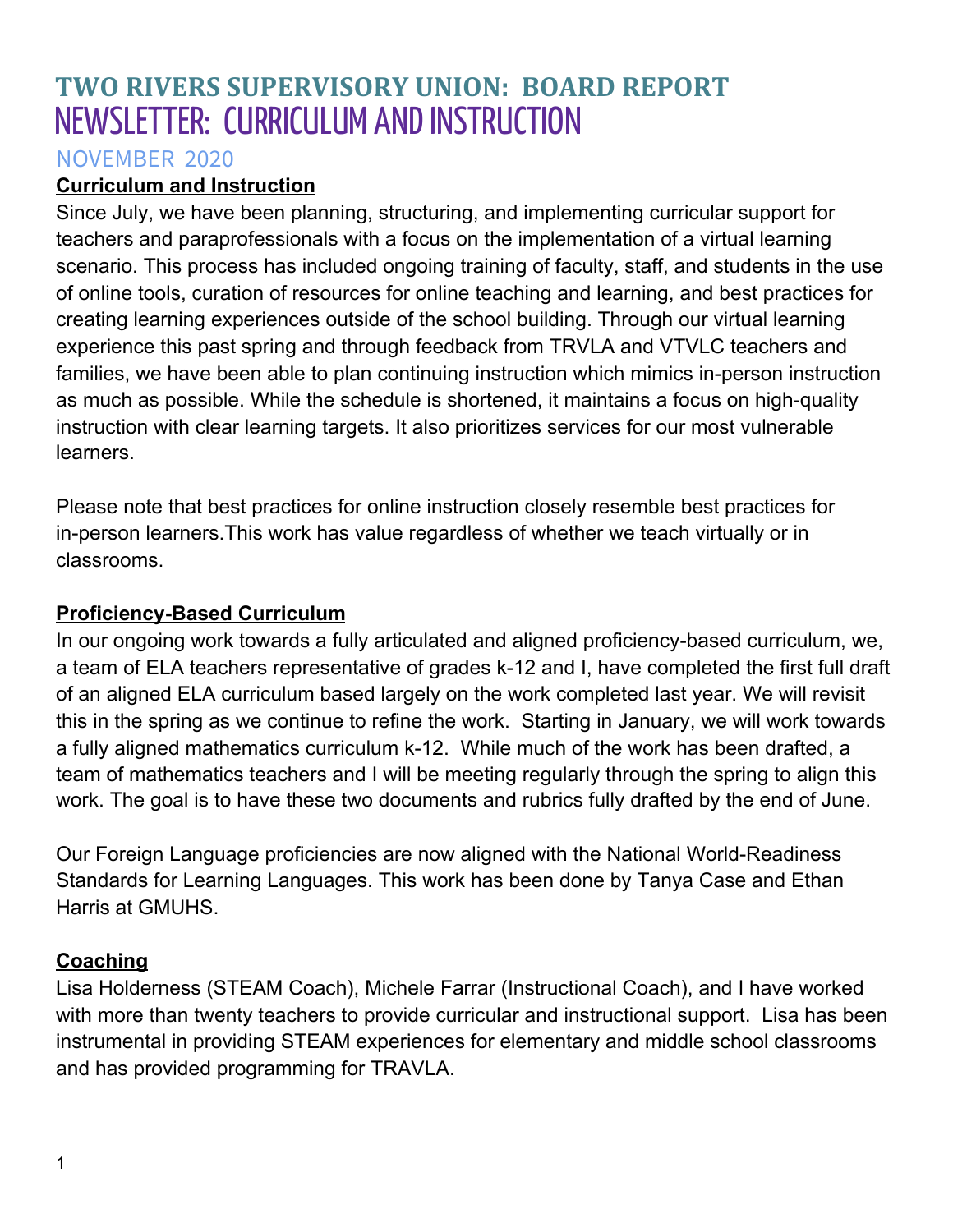Michele has focused on 7-12 instructional support. Her current project is the construction of a database of resources for secondary teachers and paraprofessionals. It is set up in the form of a Google Classroom. The Coaching Team will continue to build upon Michele's work as we explore virtual classrooms and learn from the work of others.

I have focused on support for elementary teachers and learners and have maintained some of my clients from last year at the secondary level.

Our current professional development is participation in a reading and study of *The Distance Learning Playbook* (Fisher, Frey, and Hattie 2021). This is a learning opportunity offered by the Southeast Learning Alliance (SEAL), a consortium of coaches in the Southeast Region of Vermont.

#### **Mentoring**

We have twenty-four mentors currently supporting our faculty throughout the Supervisory Union. The Mentor Advisory Board, made up of building leaders from each school, meets monthly (or more often if needed). Our purpose is to support our new faculty transition into the culture of TRSU and individual buildings as smoothly as possible. In addition, there is a concentration on the development of reflective practice in which teachers (and other mentees) consider their own work and its impact on learners (or clients). This sets the stage for the development of teachers who are also learners, who engage in self-analysis, who engage in the analysis of data, and who continue to refine their practice.

## **Professional Development**

The Professional Development and Well-being Committee meets monthly (with a few exceptions). Our goal is to provide learning opportunities to support teaching and learning in our Supervisory Union. We will continue to plan throughout the year for our remaining professional development days, blending time for reflection and individualized work with workshops and other experiences that enhance instructional practice for all.

Our in-house Online Best Practices course (facilitated by Julie Parah and me) ran this fall. This is for 10 hours of professional development and can be included as part of the portfolio for endorsement (although the class itself does not count towards endorsement). This learning opportunity will be repeated in the winter (probably in early February). Other opportunities will be communicated through the monthly newsletter from the Curriculum Office.

We will continue with professional development for paraprofessionals. Most opportunities are around the support of IEP students. Paras will be receiving support around math instruction in some schools. In addition, I have done small group and individual training for